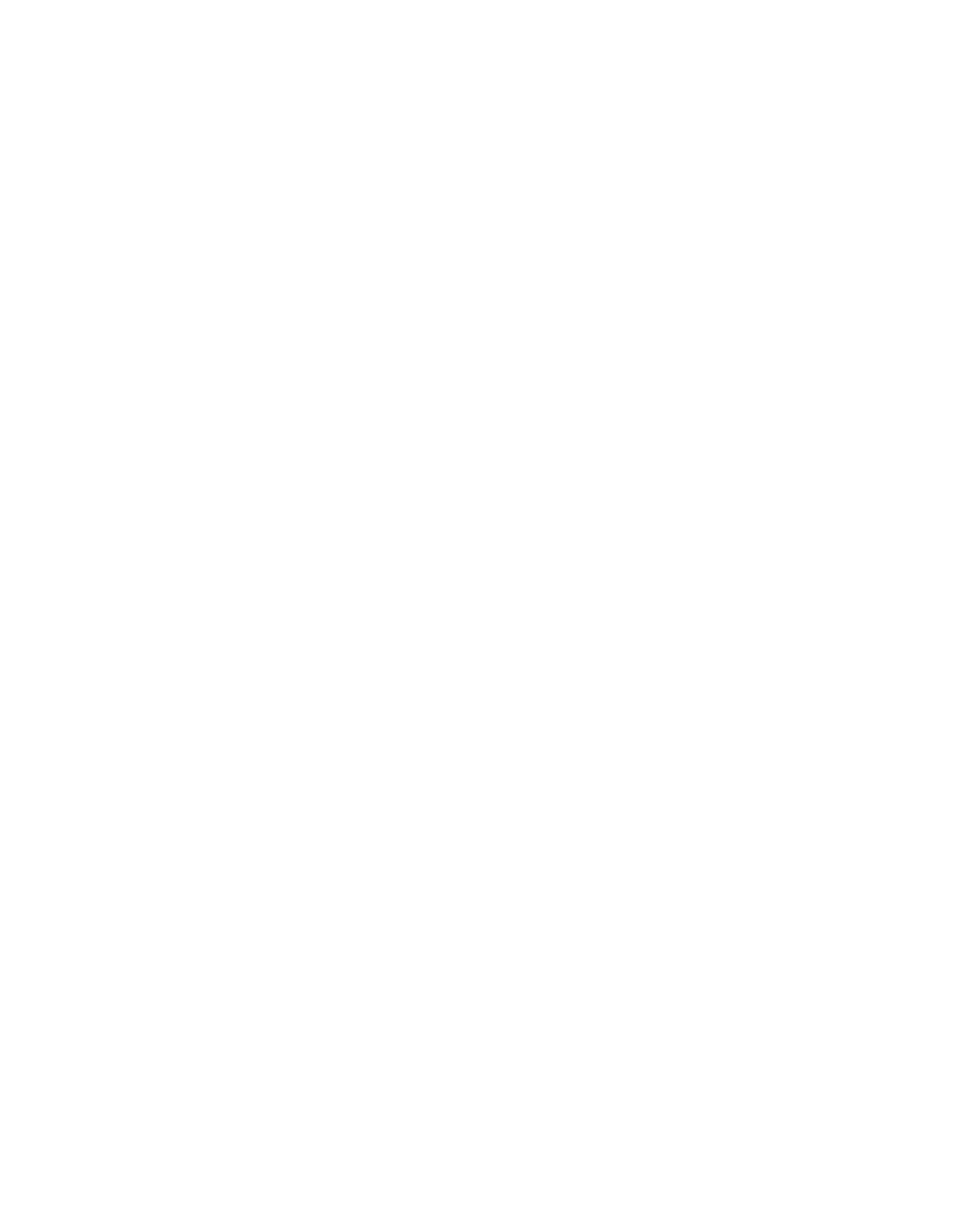#### Synod 2021 2023: Synthesis of Listening Phase

At St. Pius X Parish, Synod 2021 2023 kicked-off at meetings where the nature and purpose of the  $16<sup>th</sup>$  Synod of Bishops was explained for parish leaders. We also used these opportunities to recruit a parish synod team. On February 3 the two ambassadors met with the parish council via zoom. Next, we reached out to leaders of the various parish ministries in three separate zoom sessions in March. By the end of March, a team of seven had been assembled who then planned and conducted the parish-wide consultation session held on May 1. What we heard there from the 35 participants present, three emailers who were unable to attend, and six team members, we summarize here.

St. Pius X is a large, active parish that has been stifled during Covid. We celebrate Eucharist daily and five times each weekend increasing the number of these celebrations during the summer season. Our physical campus includes a spacious worship space, the Parish Hall was the former worship space that has been repurposed for faith formation and other activities, a rectory/office, the Parish Life Center housing a large auditorium, meeting rooms, and an industrial kitchen, a school building, a satellite chapel, and ample parking at both locations. We support various ministries serving in some cases beyond our parish boundaries. We educate and catechize youth in our school and faith formation programs. A vibrant music ministry enhances our liturgical celebrations. Several prayer groups are active. Meal programs reach out to elderly and needy individuals. Parishioners can interact socially at bingo, monthly Sunday breakfasts, book clubs, craft groups, fairs, picnic, or Trunk-or-Treat to name just a few such activities. These varied experiences offered at St. Pius give evidence that journeying together is happening. Our liturgies and accompanying music, varied other ministries, facilities and social events were explicitly praised during our parish-wide consultation. Many participants yearned for these stifled ministries and activities to be restored to their former vitality.

1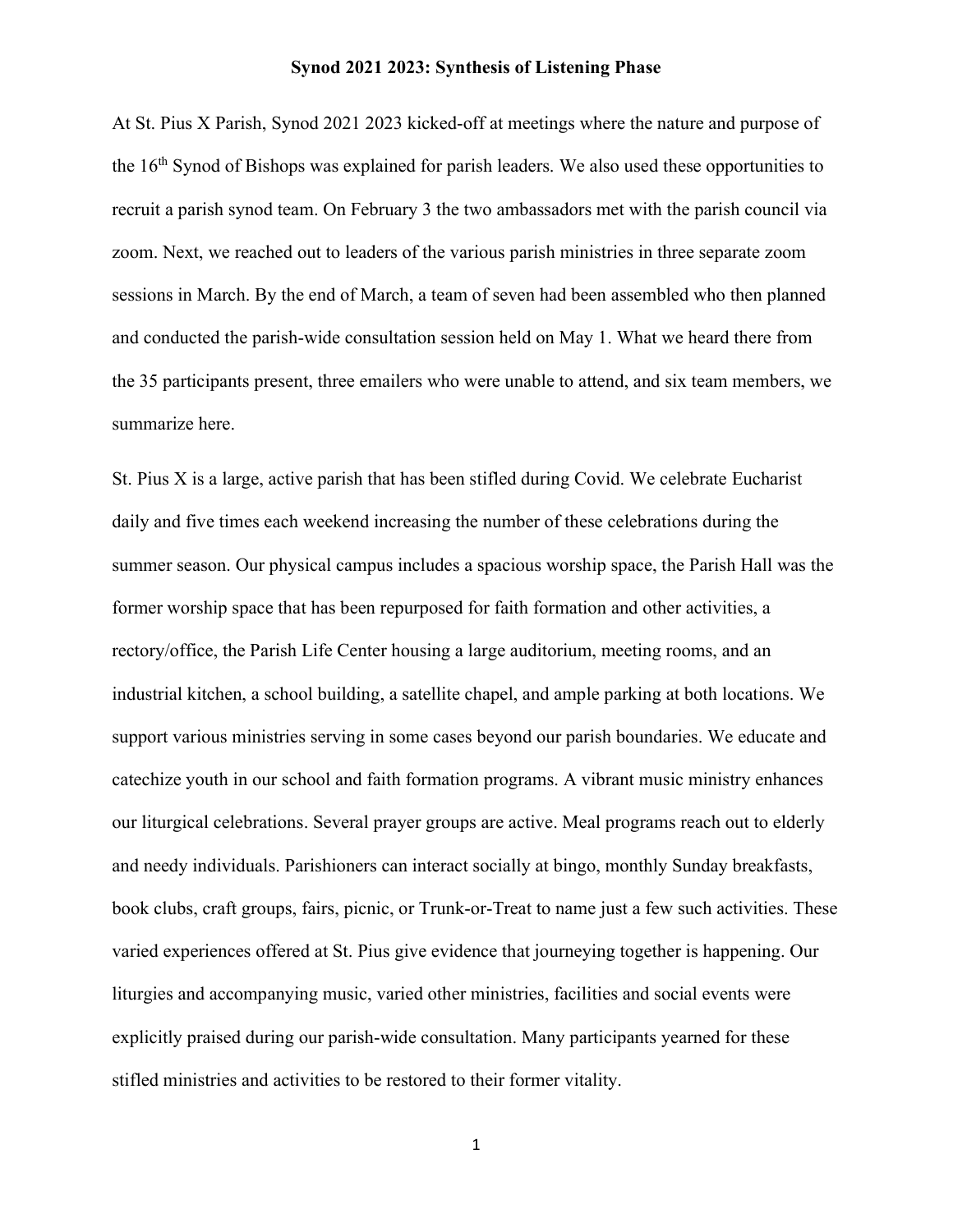#### Synod 2021 2023: Synthesis of Listening Phase

The consultation also revealed that journeying together is not without hindrances. Four general areas were identified as hindering progress: communication, evangelization within the community, clericalism, and the absence of women in leadership positions.

Participants expressed some dissatisfaction with communication channels and means. The parish quarterly newsletter, which ceased publication sometime before Covid infected us, seemed to be a specific concern expressed here. Yet, other organs sprouted as the parish deployed Facebook, its website, and email "blasts" more effectively. Even though parish staff contact information is available on its website or in the bulletin, many admitted not knowing to whom certain questions should be addressed. For example, although we are blessed to be served by six permanent deacons, participants do not know which deacons are aligned with which ministries, if any.

Similar concerns were also expressed about Diocesan communication means. At one time, the parish subsidized The Anchor. In return, it received a limited number of free subscriptions that were distributed among ministry volunteers; this practice ended when parish subsidies ended. As a result, some such subscribers did not pay to continue these formerly gratis subscriptions. Obviously, the reach of this traditional mode of communication diminished. Social media such as the Bishop's Blog and fallriverdiocese.org as well as The Anchor offer opportunities to communicate with the local church faithful and at the same time counter the ideological extremes on the internet falsely parading as the voice of the magisterium.

Evangelizing, or catechizing, parish youth was a common concern, too. Impressions that attendance at weekend liturgies by this age cohort has dwindled especially during Covid reflect an already existing trend that may be accelerating. In addition, participants expressed a thirst for adult religious education.

2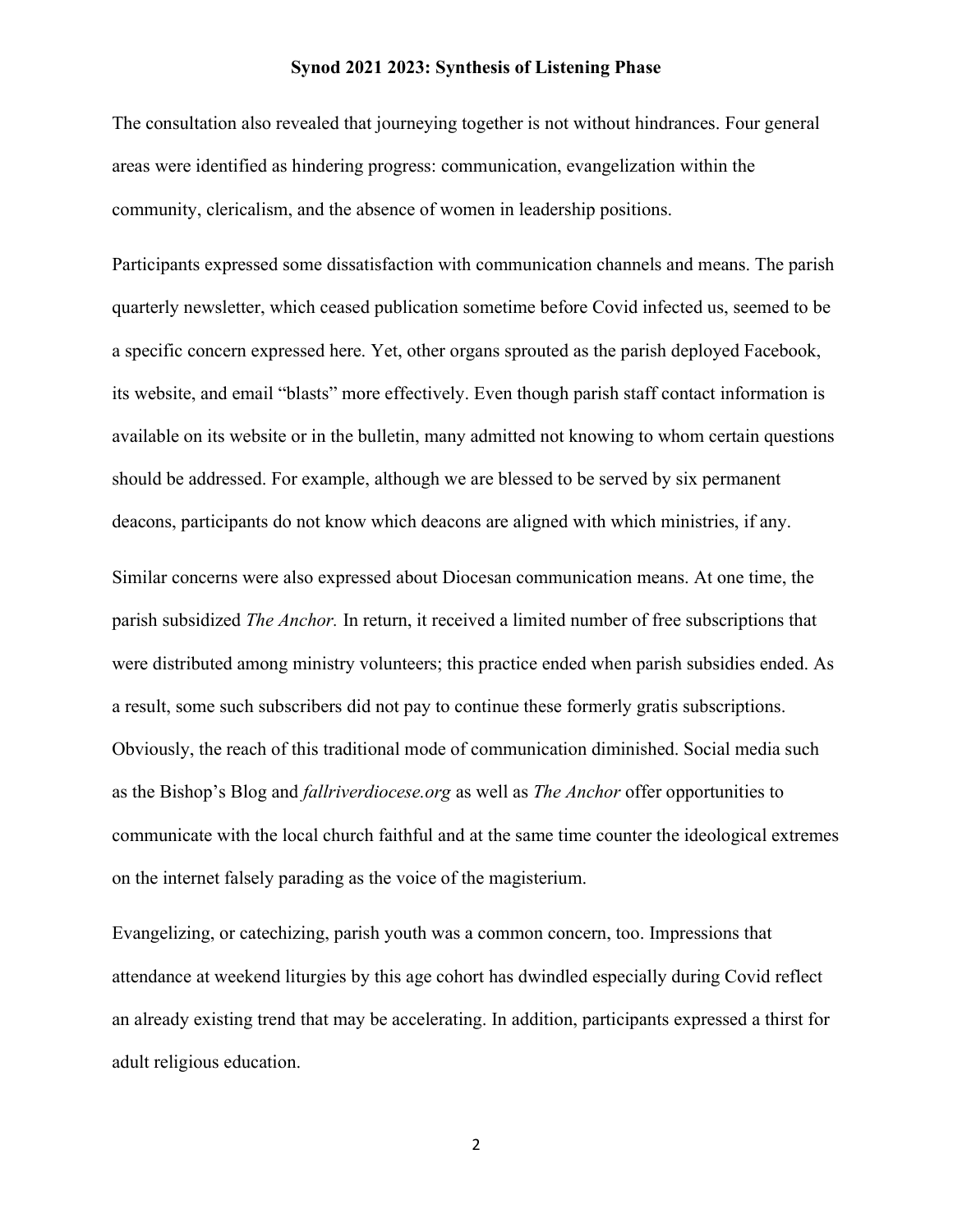#### Synod 2021 2023: Synthesis of Listening Phase

Clericalism was another recurring theme causing concern. The term as used here describes a complex phenomenon. It arises as much from a failure of some lay persons to exercise their baptismal responsibilities to be priests, prophets, and kings as it does from some ordained ministers exceeding their power: a complacent laity deferring to "whatever father says" is just as insidious to journeying together as a pastor who projects a my-way-or-the-highway" attitude or avoids consulting with the parish. The synodal process must be an exercise in co-responsibility seeking guidance from the Spirit. Repeatedly, participants observed that our pastors have been overburdened. Adding a parochial vicar would have little effect on reducing this burden. The consensus among participants was that attention to parish administration crowds out time for pastoral care. This was seen especially so for matters that a competent lay business manager could undertake. In general, participants felt that laity were underutilized in leadership roles.

A final recurring theme focused on the role of women. Because far fewer women are at the table as decisions are taken, their voices go unheard, and their experiences and capabilities go underutilized. This feeling pervaded the group even though it acknowledged that women lead the parish school and faith formation programs.

[At the May 1 parish-wide consultation, six small groups discussed the two fundamental synod questions. Each small group consisted of 5-7 participants including a note-taking synod team member. On May 10, the team convened via Zoom to review and synthesize these notes. Two compilations of these six sets of table discussion notes were made and are included as Appendices A and B. For Appendix A, numerals preceding responses to the fundamental questions indicate the number of times a given response appeared in the recorders' notes.]

3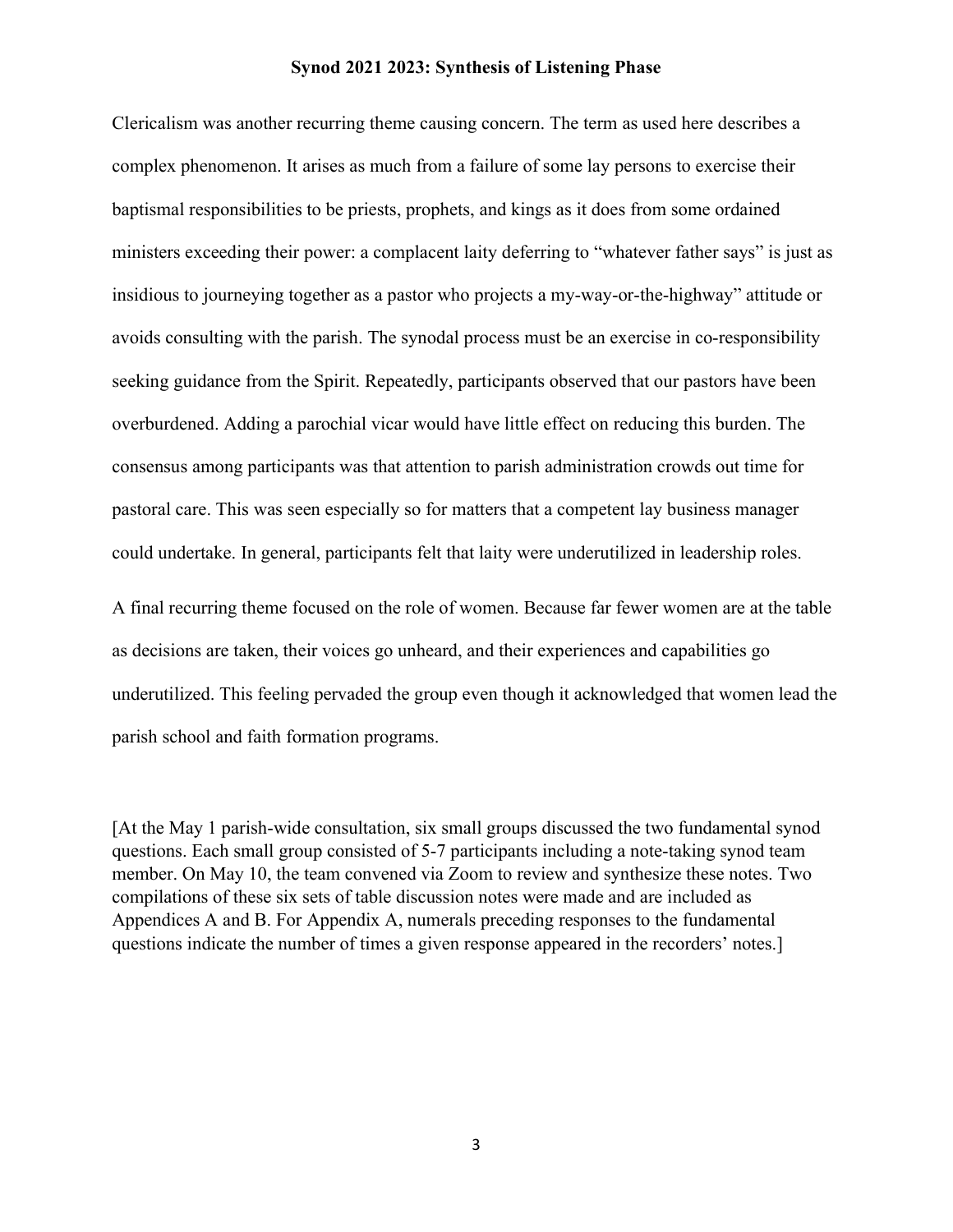# Appendix A

## What are the joys of parish life?

- 4 Music Ministry, including welcoming folks into it
- 3 Varieties of ministries
- 3 Masses, including daily Masses
- 3 Prayer groups, devotionals, Eucharistic Adoration
- 2 Social events, fairs, women's society, K of C, Bingo
- 2 Children's liturgies
- 2 Monthly breakfasts
- 1 Welcoming community
- 1 Lay participation
- 1 Good liturgies
- 1 Good property stewardship
- 1 Sacraments
- 1 Faith Formation
- 1 Adult Education including bible study, RCIA, parish mission
- 1 Ushers/greeters
- 1 Sense of community
- 1 Plays/Drama
- 1 Summer influx
- 1 Newcomer parishioners are assets

#### What are the obstacles to journeying together?

- 4 Pastors have too much responsibility, workload is too great
- 3 Publicity and communications opportunities
- 1 Parish / school division
- 1 Christian witness opportunity within the school
- 1 Role of the laity is diminished
- 1 Roles of women are diminished
- 1 Diminished participation of families / youth. Competition with sports.
- 1 Need more ecumenical engagement
- 1 Need documented deacon to ministry mapping
- 1 Inclusive language updates needed
- 1 Restore parish nurse, CPR course
- 1 Restore altar servers/gift bearers
- 1 Restore Eucharist to homebound
- 1 Divine Mercy Ministry
- 1 New Member's dinner
- 1 Coffee hour
- 1 Divine Mercy Ministry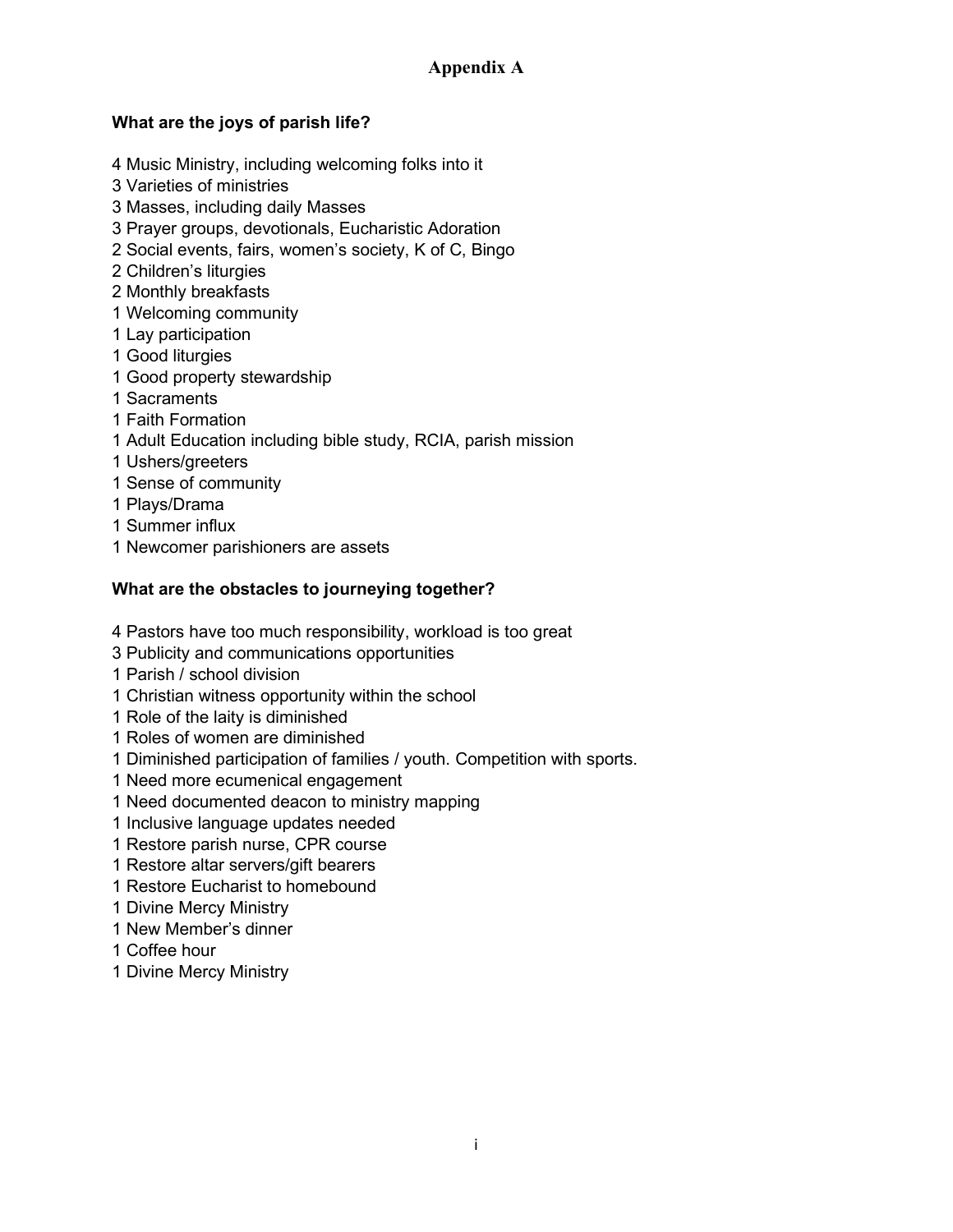## Appendix A

#### What steps does the Spirit invite us to take?

Promote better dialogue Promote better participation Promote better development of ideas Promote vocations. All roles. Clergy and lay roles. Re-visit and promote the principles of Catholic Social Teaching Engage Catholics at every level Promote education Understand the message coming from the declining number of priests and the declining number of families and youth. Understand that the Holy Spirit is infused in the synodal process.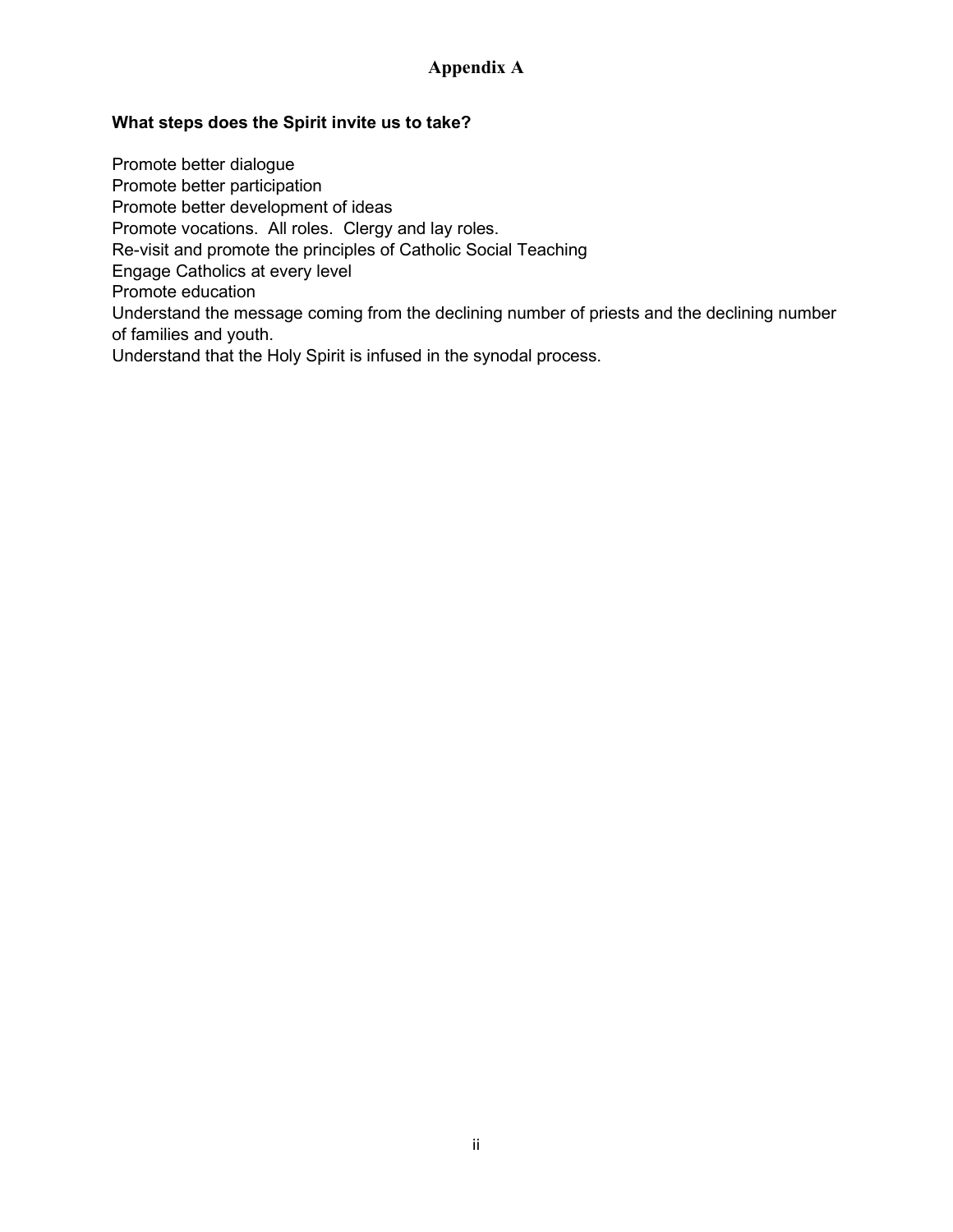# Appendix B

Question 1: What are the joys of your parish life?

- Sacramental nourishment helps celebrate good days and get through bad dads
- Masses daily Masses and socializing pre-covid
- Monthly breakfasts (miss it)
- Many ministries
- Faith formation
- Doors to church now open
- Prayer groups- rosary, vocation, monthly holy hour (Thursday before  $1^{st}$  Friday)
- Plays, drama Christ Song by Mark Girard, Godspell, Tales of Wonder. Brought groups together.
- Bingo- makes money for the parish Since July they have raised \$71,000.00
- Fairs

Question 2: What obstacles to this journeying together have you encountered?

- Knights of Columbus is not a missionary of the Catholic Church. They feel they should be.
- No publicity about happenings in parish
- Rosary need to be published so new people can join. People feel excluded. Small group
- No families and youth
	- o High school athletics
	- o Other happenings, example Red Sox played on Good Friday at 2 pm
- People are insecure going to bird sanctuary- feel isolated. Add cameras???
- Trucks parked in parking lot (Fr. Paul…deal, rental or donation???)
- More CPR courses/First aid
	- o Classes/training for ministries or parishioners
- $\bullet$  Parish nurses bring them back
- DYECH (ecumenical) need more parishioners involved
	- o Parish helped habitat build a house for local family
- New member dinners \*\*invite all new people to dinner and can share all the ministries available in our parish
- Old age losing their voice...people dying
- Centering prayer group stopped because of covid
- More publicity for ministries
- Reinstate ministries that were closed because of covid
- Homebound need the Eucharist
- Return the altar servers
- Return the bells
- Return to normalcy during Mass
- Gifts brought forward